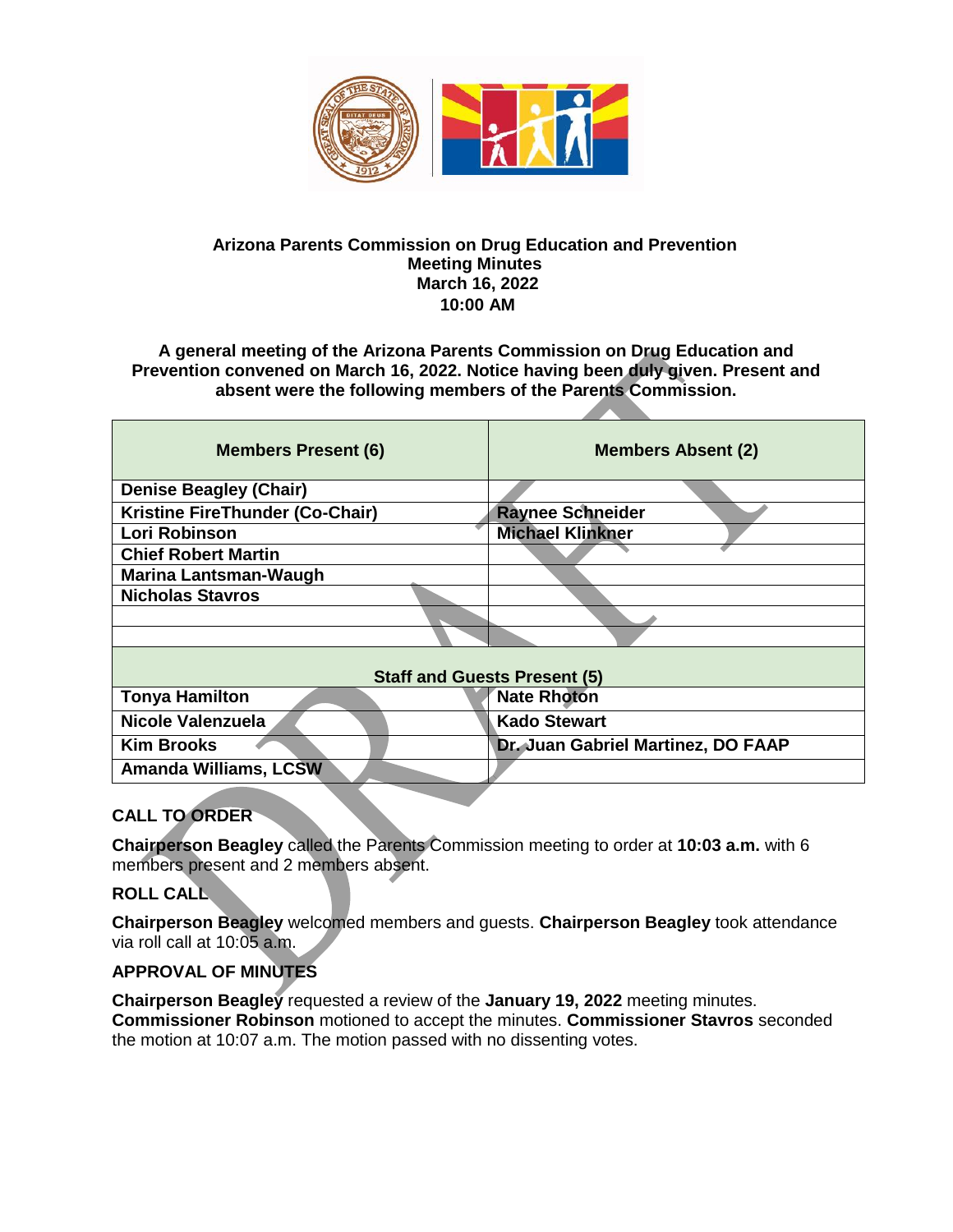#### **PARENTS COMMISSION MEETING PRESENTATIONS**

#### **One•n•Ten**

**Nate Rhoton, Executive Director and Kado Stewart, Deputy Director Chairperson Beagley** welcomed and introduced **Nate Rhoton, Executive Director and Kado Stewart, Deputy Director** to the meeting. **Mr. Rhoton and Kado Stewart** thanked the Commission for the opportunity to present. **Mr. Rhoton and Kado Stewart** shared the detailed and informative information about **one•n•ten** and the supportive services and resources provided for LGBTQ+ youth and young adults.

- **Mr. Rhoton** shared that one•n•ten envisions a world where all LGBTQ+ youth and young adults are embraced for who they are, actively engaged in their communities, and empowered to lead. **Mr. Rhoton** shared that their mission is to serve LGBTQ+ youth and young adults ages 11-24. **Mr. Rhoton** shared that they enhance the young folks lives by providing empowering social and service programs that promote self‐expression, self‐ acceptance, leadership development, and healthy life choices.
- **Kado Stewart** shared that they have a Youth Center in downtown Phoenix with activities, programming, and supportive services available. **Kado Stewart** shared that the primary reason is for the youth and young adults to build community and support which increases self-esteem and social skills, sharing that there are fun and educational programs available throughout the week.
- **Mr. Rhoton** shared that there are 15atellite sites for one•n•ten throughout Arizona that are safe spaces for LGBTQ+ youth & allies living outside central Phoenix. **Mr. Rhoton** shared that these sites support community building while being a connection to resources and services. **Mr. Rhoton** shared that satellite sites are currently being reopened in a phased approach, due to the Covid-19 pandemic. **Mr. Rhoton** shared that the most recent site has been opened in the Maryvale area of Phoenix at the YMCA.
- **Kado Stewart** stated that one•n•ten has implemented digital programs on Zoom, Discord, and Twitch. **Kado Stewart** stated the digital programs were implemented to keep youth connected and supports engagement for youth to overcome challenges with accessibility and other barriers. **Kado Stewart** shared that there are online parent groups and they have 175 parents engaged from all over the state. **Kado Stewart** shared that these groups assist the parents in how to best support the young folks in their lives and to connect with each other.
- **Mr. Rhoton** shared information about the Health & Wellness Programs that are offered at satellites, youth center and on digital programs. **Mr. Rhoton** shared that programming includes Sources of Strength Suicide Prevention programs; medically accurate, age appropriate, inclusive sexual health education programs; wellness programs on nutrition, mental health, mindfulness and movement; and connections to LGBTQ+ inclusive medical and mental health service providers.
- **Kado Stewart shared that the Promise of a New Day (POND) Housing Program** provides scattered site housing solutions for LGBTQ+ and allied youth, ages 18-24, who are experiencing homelessness or housing instability. **Kado Stewart** stated that it is a 9- 12 month program that provides single occupancy apartments, 1-on-1 wrap-around services and case management, support, referrals, and resources. **Kado Stewart** stated that the program also provides employment and education coaching and navigation services, including connection to mental health resources, connection to emergency housing, homeless court assistance and more.
- **Mr. Rhoton** share that the POND Workforce Program provides Life Skills, Education & Workforce Readiness services. **Mr. Rhoton** shared that the Life skills classes include goal setting, cooking classes, and communication development. The workforce readiness classes include resume writing, applications, and workplace conflict. **Mr.**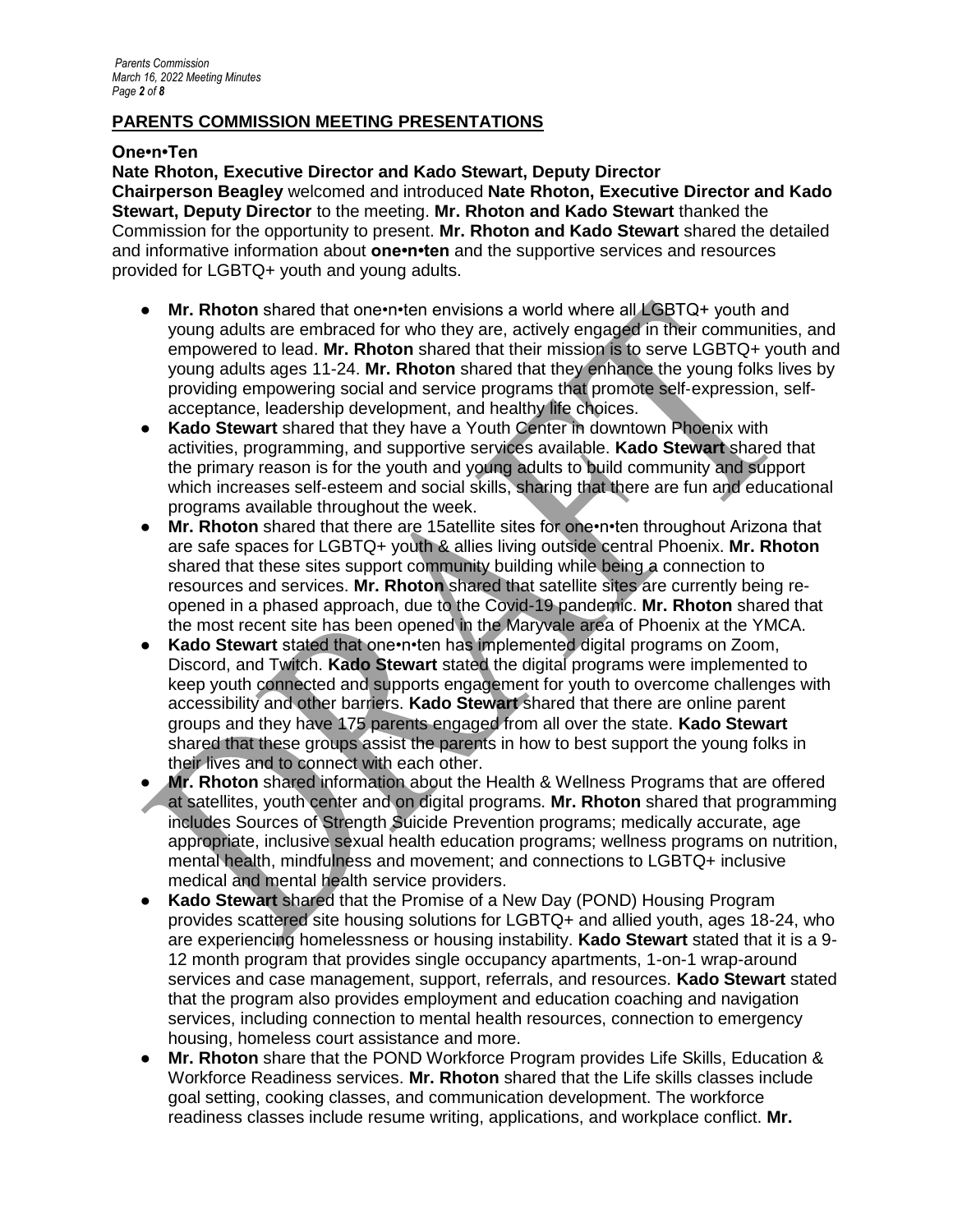**Rhoton** shared that the participants are also taught how to look at their own values and how to align that with the job or career they are pursuing. **Mr. Rhoton** shared that the program also offers financial literacy classes including how to open a bank account, budgeting, and savings.

- **Kado Stewart** stated that one•n•ten has one of the largest camps in the country for the youth and young adults in the LGBTQ+ community called Camp OUTdoors! **Kado Stewart** shared that it is a week-long camp for youth and young adults ages 11-24**. Kado Stewart** shared that for many campers it is the first time they have stepped into an affirming and supportive space. **Kado Stewart** shared that sessions are offered on topics such as LGBTQ+ history, nonviolent communication, music, team building, and building social skills. **Kado Stewart** shared that they have campers from across the country and it is completely free for campers. **Kado Stewart** shared that individuals submit an application and approximately 150 campers are selected. **Kado Stewart** shared that one•n•ten also offers leadership programs including OUTScouts! Leadership Program; Annual Trans & Non-Binary weekend re-treat; and Youth Advisory Council at the organization.
- **Kado Stewart** shared important statistics that found that 2-12% of adults; 20% of millennials; and 35% of Gen Z identify with something other than straight/heterosexual. **Kado Stewart** shared that 2% of high school students identify as transgender. **Kado Stewart** stated that the increased numbers are because of visibility and comfortability with disclosing. **Kado Stewart** shared that gender identity is formed in children at 3-4 years old; realization of their gender identity begins around eight years old even though they may not be able to articulate it; and the average age for disclosure is 15 years old. **Kado Stewart** shared that members of this community are in every aspect of our lives and that LGBTQ+ issues are everyone's issues.
- The complete presentation can be reviewed at [https://goyff.az.gov/councils](https://goyff.az.gov/councils-commissions/arizona-parents-commission-drug-education-prevention)[commissions/arizona-parents-commission-drug-education-prevention](https://goyff.az.gov/councils-commissions/arizona-parents-commission-drug-education-prevention)

**Chairperson Beagley** thanked **Mr. Rhoton and Kado Stewart** for their presentation and asked the commission if they had any questions.

- **Co-Chair FireThunder** thanked **Mr. Rhoton** and **Kado Stewart** for their presentation and asked for the address of the Mesa Satellite Site. **Kado Stewart** shared that the Mesa location is at 2700 Southern Avenue at the Unity Church of Mesa. **Mr. Rhoton** shared that there was an interactive map on the one•n•ten website.
- **Co-Chair FireThunder** asked if one•n•ten offered "Introduction to LGBTQ" community based training programs. **Mr. Rhoton** stated that they have offered training for corporations and will be hosting community based training in the future. **Mr. Rhoton** suggested signing up for their email list to receive notifications about upcoming trainings.
- **Co-Chair FireThunder** asked if one•n•ten offered programs for healthy dating. **Kado Stewart** shared that they offer programs that are inclusive of healthy relationships and sexual health. **Kado Stewart** shared that they partner with Bloom365 for the prevention and intervention of violent relationships and intimate partner violence.
- **Co-Chair FireThunder** asked for more information about OUTScouts! **Kado Stewart** shared that OUTScouts! is for youth to learn outdoor and wilderness skills similar to other scouting type programs. **Kado Stewart** shared that OUTScouts! offers young folks the opportunity to equitable access to learn these skills in an inclusive program. **Kado Stewart** shared that often programs are not inclusive and are often exclusionary due to gendered activities, especially for youth that are transgender.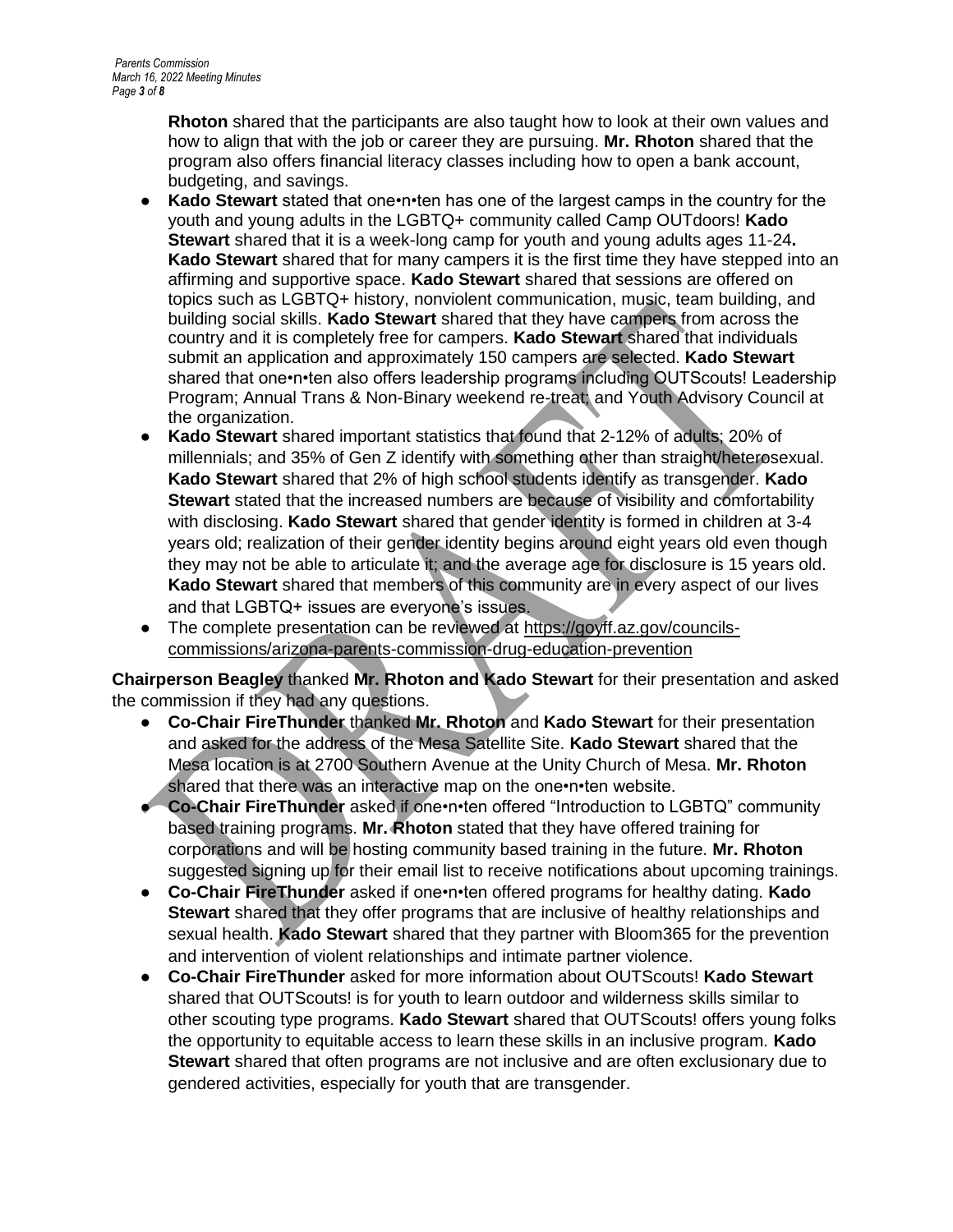- **Co-Chair FireThunder** asked for additional information about one•n•ten's event, Fresh Brunch. **Mr. Rhoton** shared that the Fresh Brunch was an annual fundraising event that will be hosted on March 27, 2022. **Mr. Rhoton** shared that tickets are still available, but will most likely be sold out by next week. **Mr. Rhoton** shared that vaccinations are required to attend the event.
- **Deputy Director Tonya Hamilton** thanked them for a great presentation and asked if they had volunteers available to exhibit or table at events. **Kado Stewart** stated that they love to exhibit at events where there are young folks in attendance and to reach out to their office for more information.
- **Commissioner Robinson** thanked them for what she felt was a very humbling presentation**. Commissioner Robinson** asked if there was a reason that there was not a satellite location in Tempe. **Kado Stewart** shared there had been a Tempe location but that when they opened sited in Mesa and Queen Creek they saw a reduction in attendance and that many residents from that area were also going to the Phoenix location, but they would continue to monitor the need to re-open a site in Tempe.
- **Commissioner Robinson** asked how she could refer people to their programs. **Kado Stewart** shared that individuals could go to the Phoenix location or satellite location or they could join a digital program. **Kado Stewart** shared that folks get a tour of the location and parents or guardians can attend the first time only to ensure that there it is a space for the youth and young adults. **Kado Stewart** shared that staff will help individuals find a group that is the best fit for them.
- **Co-Chair FireThunder** asked how they defined vaccinated. **Mr. Rhoton** shared that they use the CDC definition which currently states two weeks after the second dose of the vaccine and does not require the booster.
- **Dr. Juan Gabriel Martinez, Mountain Park Health Center,** asked if one•n•ten had small information cards available for him to provide patients during an office visit. **Dr. Martinez** shared that he has patients who have not disclosed and would like to be able to provide them with resources that they can keep confidential. **Kado Stewart** shared that they do have information that they can provide. **Kado Stewart** stated that youth 14+ do not need parental permission to drop into the center.

## **Child Abuse Prevention License Plate Grant Grantee: Mountain Park Health Center Dr. Juan Gabriel Martinez and Ms. Amanda Williams, LCSW**

**Chairperson Beagley** welcomed and introduced **Dr. Juan Gabriel Martinez and Ms. Amanda Williams, LCSW. Dr. Juan Gabriel Martinez and Ms. Amanda Williams, LCSW** thanked the Commission for the opportunity to present.

- $\bullet$  .
- **Dr. Martinez** shared the history and results of the series of studies on Adverse Childhood Experiences (ACE) that surveyed participants for childhood traumas. **Dr. Martinez** shared that in the research studies each participant was asked ten questions. For each question that participants answered "Yes" it was equivalent to one ACE. The results of the study found that there was a dependent relationship between the ACE score and negative health outcomes. **Dr. Martinez** shared that these risks of negative health outcomes include a 309% increased risk of heart and lung disease; a 240% increased risk of liver, autoimmune disease and cancer; a 460% increased risk of depression and substance abuse; and an alarming 1220% increased risk of attempted suicide. **Dr. Martinez** stated that the health risks can add up to an average of a 20 year decrease in life span.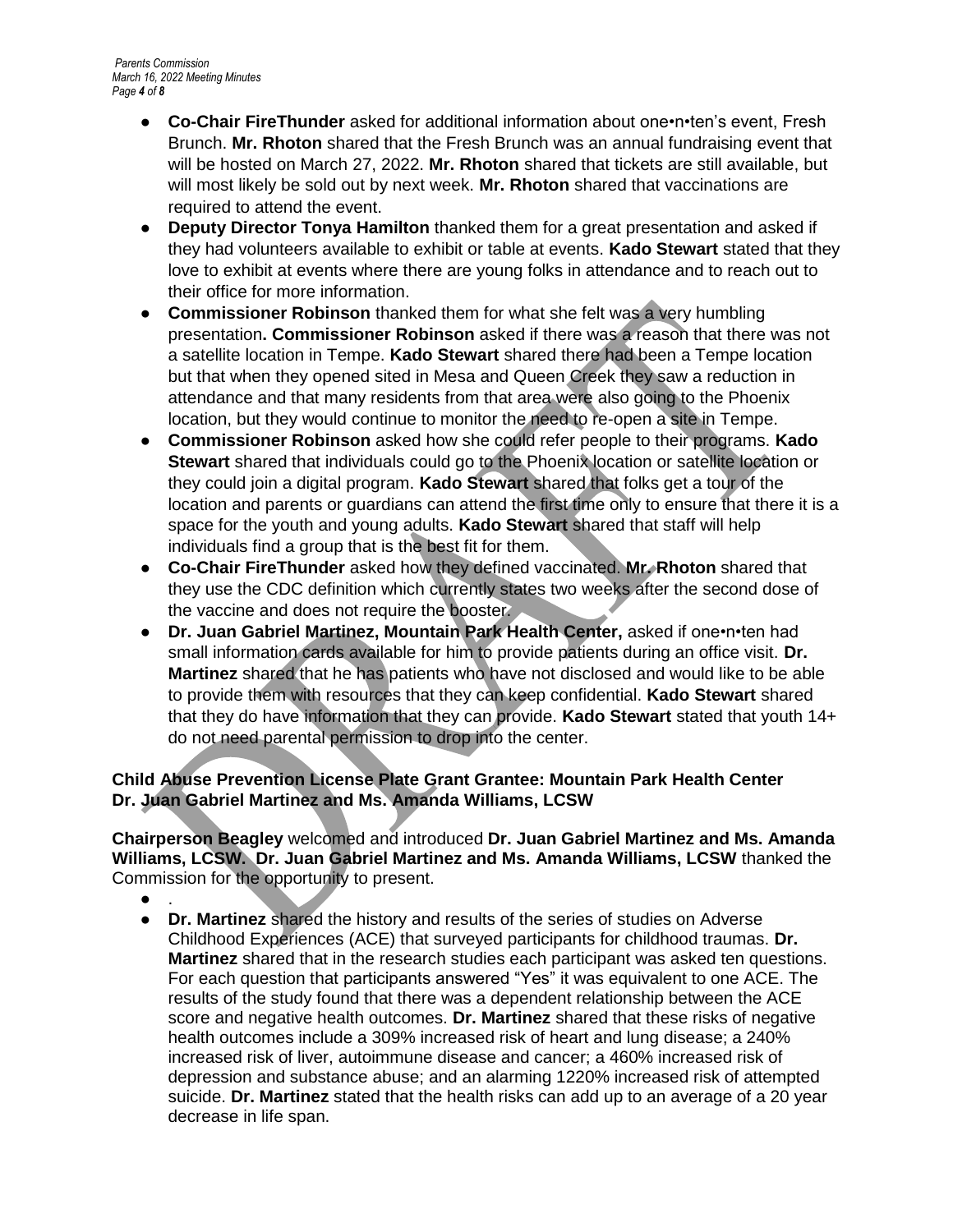- **Dr. Martinez** shared through increased understanding, there are groups who are even more at risk for high ACE scores, leading to even worse health outcomes than the original study results. **Dr. Martinez** shared that these groups include women, Hispanic and African American community members, low income, undereducated, and the LGBTQ community.
- **Dr. Martinez** shared that the biological effects of ACEs include hormonal dysregulation of the Hypothalamic- Pituitary- Adrenal Axis which increased cortisol, adrenaline, and cytokine activation. **Dr. Martinez** shared that persistent overactivity of this biological system contributed to chronic inflammation also known as "Toxic Stress". This system is in charge of the fight or flight response. The fight or flight response is what takes over when we are in a dangerous situation. **Dr. Martinez** shared that the example that is often used is you are in the woods and you encounter a bear. So in a matter of milliseconds, your heart and respiratory rate increase, your pupils dilate, your blood pressure increases, blood flow is directed to your brain, lungs, and muscles and all this in order to get you ready to fight or run (flight). **Dr. Martinez** shared the questions about what happens when that "bear" comes home every night. **Dr. Martinez** stated that the fight or flight system is constantly producing cortisol and adrenaline leading to cytokine activation and resulting in chronic systemic inflammation now referred to as toxic stress.
- **Dr. Martinez** shared that the knowledge of how toxic stress affects the body continues to grow along with the knowledge of the somatic changes that is seen in adults and in children. **Dr. Martinez** shared that there are multiple studies making the connection between ACEs, high level of stress markers, the effects on brain size and function; particularly, the areas associated with emotion and memory, addiction, speech, vision, pain response, and executive function including areas of the brain responsible for reason, logic, and planning.
- **Dr. Martinez** shared that it has been reported that the age and the specific ACE plays a role in what areas of the brain are most likely to be affected and how severely. **Dr. Martinez** share that there is research in ACEs and epigenetics, which is the change in how our genes are expressed. **Dr. Martinez** shared that studies have shown that people with high ACE scores have genes that should be working normally, but are working too hard and in some cases not at all. **Dr. Martinez** shared telomeres, which are located at the end of our chromosomes, can be impacted by ACEs and shortened telomeres can be passed down through generations which contribute to early cell death leading to disease.
- **Dr. Martinez** shared that pre and perinatally, mothers affected by ACEs are more likely to have complications during pregnancy leading to issues with preterm birth and low birth weight. **Dr. Martinez** shared that other manifestations included:
	- Development delays (speech, motor), learning difficulties and attention problems.
	- Behaviorally, we are seeing dysregulated moods and tantrums, aggression in young school children, and sleep issues. In adolescents, high risk behaviors both sexually and in criminal behaviors and violence.
- **Dr. Martinez** shared the current workflow at the pediatric clinic that includes the ACEs-ACT program. **Dr. Martinez** shared that the challenge was to implement the screening into a system that does not offer much time for patient visits. **Dr. Martinez** shared the ACEs Program Coordinator has 5-7 minutes to build rapport with patients and educate on the ACEs screening. **Dr. Martinez** shared that the ACEs Program Coordinator introduces the ACE Questionnaire; the purpose and rationale behind asking; how the information will be used; and provides ACEs Handouts and then informs the provider of the ACE scores. **Dr. Martinez** shared that the ACE score guides the intervention steps.
- **Dr. Martinez** shared that the primary care provider (PCP) will see the patient and family to address any medical concerns and review the ACEs Questionnaire. If it is determined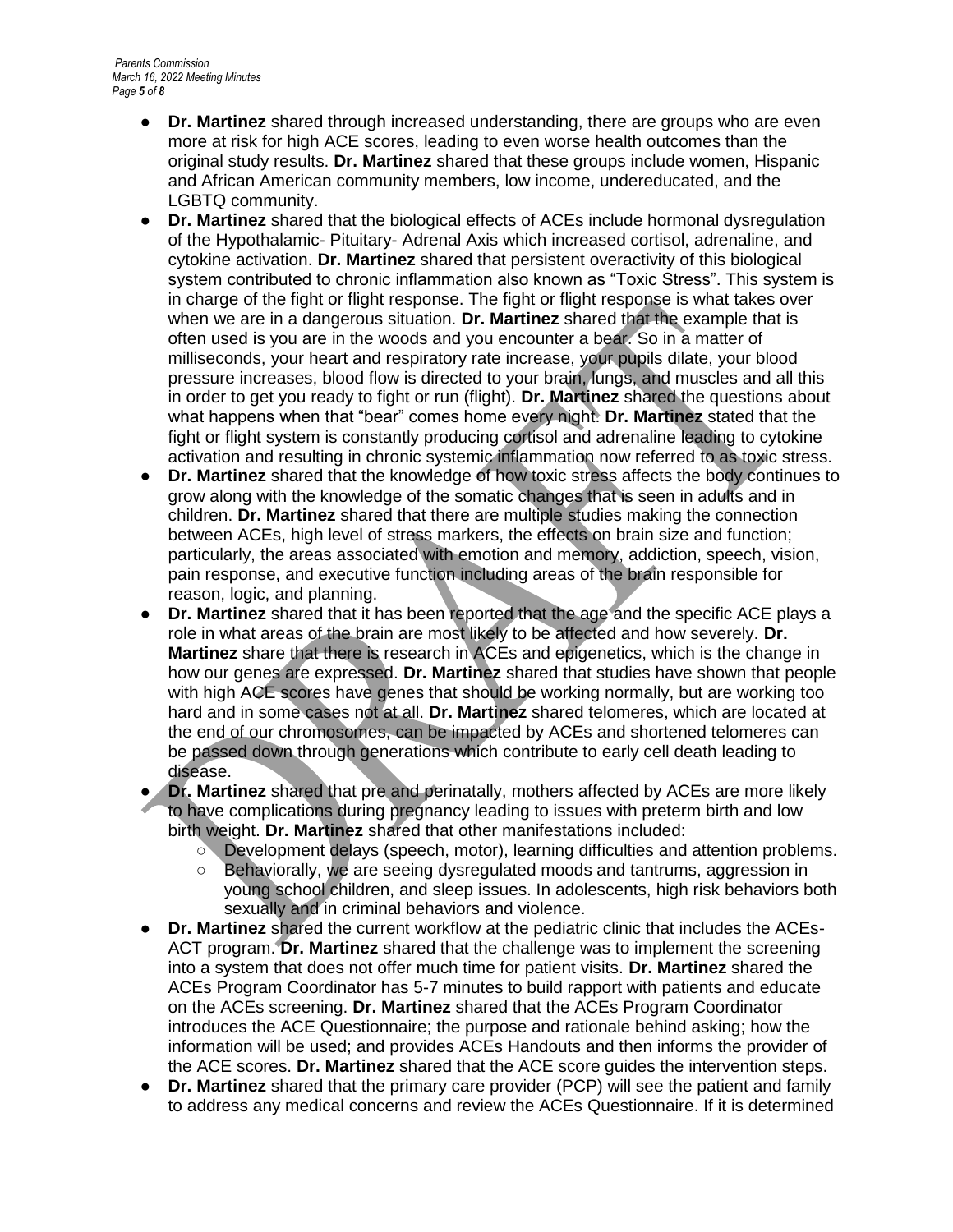as needed, the Behavior Health Consultant will check in with the PCP then go into the exam room to assess for needs, provide additional information and any clinical intervention necessary, and consult with PCP to schedule any follow ups needed.

- **Ms. Williams** shared that the health center utilizes evidence-based interventions; including, cognitive behavior therapy, motivational interviewing, strengths-based approach, safety assessment and planning, psychoeducation, parenting support/education, community resources, and mindfulness.
- **Ms. Williams** stated that primary care settings offer a unique opportunity to identify and address ACE exposures. **Ms. Williams** shared that randomized trials show environments that screen for ACE exposures in the family environment, have demonstrated a number of positive effects. **Ms. Williams** stated that research suggests that public education campaigns to help parents understand the cycle of abuse positively impact parenting practices, reduce children's exposure to parental anger and conflict, reduce child behavior problems, and improve parental self-efficacy and knowledge of actions to prevent child abuse.
- **Ms. Williams** shared a case example that included the screening process and detailed the interventions and outcomes for the child and their family. **Ms. Williams** shared that periodic follow ups with the families after the referral took place. **Ms. Williams** shared that they want to ensure that they are offering wrap around services and not just screening for ACEs to ensure they are being helpful and not harmful. **Ms. Williams** shared the results of the program over the two-year grant cycle for the Child Abuse Prevention License Plate Grant program. **Ms. Williams** shared that they administer surveys to providers and patients to get feedback about their experiences with the program.
- The complete presentation can be reviewed at [https://goyff.az.gov/councils](https://goyff.az.gov/councils-commissions/arizona-parents-commission-drug-education-prevention)[commissions/arizona-parents-commission-drug-education-prevention](https://goyff.az.gov/councils-commissions/arizona-parents-commission-drug-education-prevention)

**Chairperson Beagley** thanked **Dr. Juan Gabriel Martinez and Ms. Amanda Williams, LCSW** for their presentation. **Chairperson Beagley** asked the commissioners if they had questions for **Dr. Juan Gabriel Martinez and Ms. Amanda Williams, LCSW**.

- **Commissioner Lantzman-Waugh** asked if they have considered screening adults. **Ms. Williams** shared that their hope is to screen everyone and they will first continue to expand in the pediatric department and then expand to the women's health clinic.
- **Chairperson Beagley** stated that she felt screening should be a standard practice across all ages.
- **Co-Chair FireThunder** asked if Dr. Martinez could provide the slide that outlined the manifestations of toxic stress. **Chairperson Beagley** shared that the meeting materials would be provided to the commissioners. **Co-Chair FireThunder** asked if the ACEs handouts and screening tool were included in a slide. **Dr. Martinez** confirmed that it was included in the slides.
- **Chairperson Beagley** asked if they modified the handouts and screening tool. **Dr. Martinez** shared that they did not modify the tool to maintain the validity since it is a standardized screening tool.
- **Chairperson Beagley** asked if staff talks to the patients about the screening prior to the visit. **Dr. Martinez** stated that the ACEs Program Coordinator discusses the screening just prior to the visit with the provider. Dr. Martinez shared the importance of hiring a member of the local community to be able to relate with and quickly build rapport with the families.
- **Commissioner Robinson** shared that she is a proud Board Member at Mountain Park Health Center and is proud of the work they do in the community. **Commissioner Robinson** asked if the information provided to parents was informational or mostly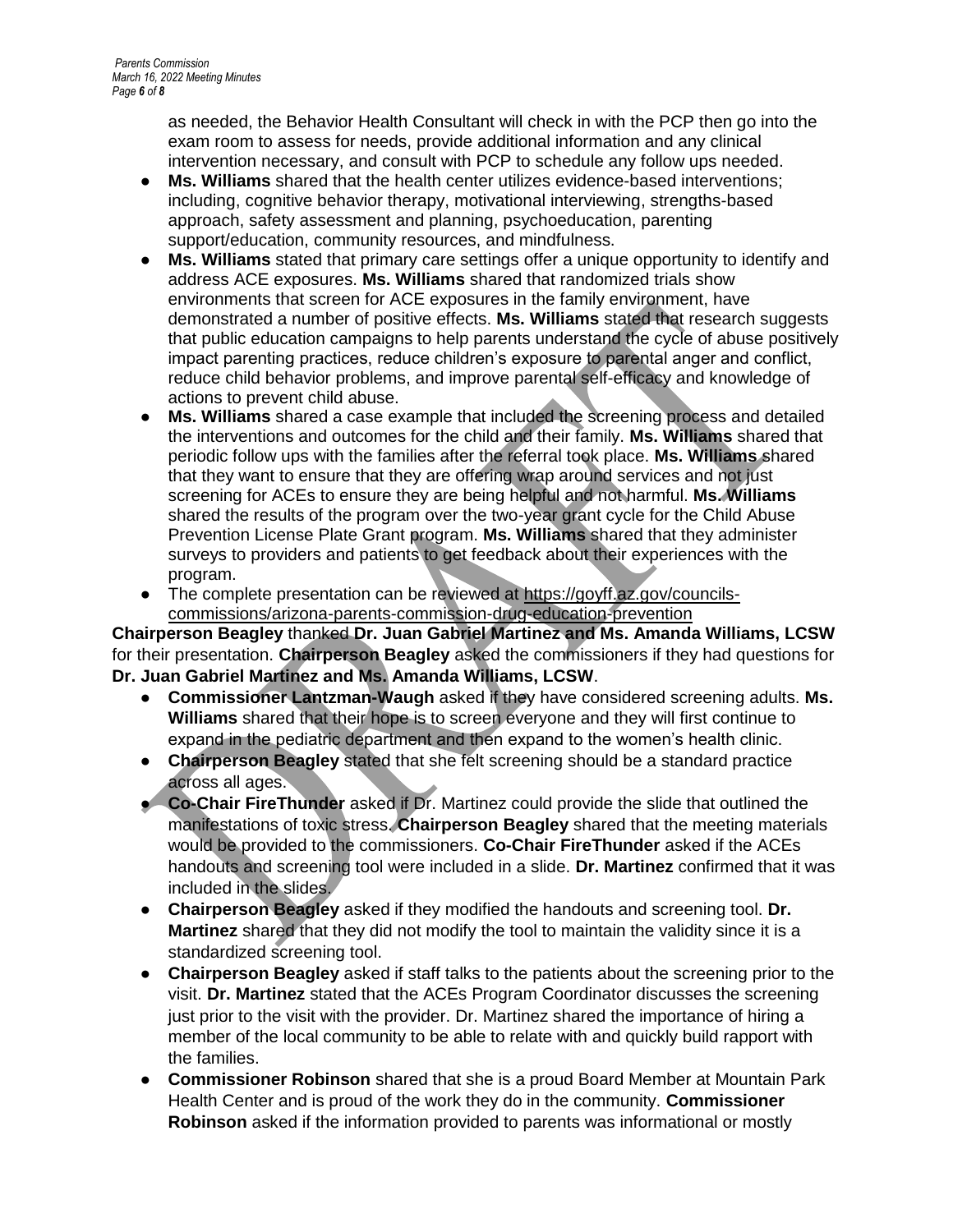referred out and if they were doing any internal parenting services. **Ms. Williams** shared parents are referred out for additional behavioral health and parent support services. **Commissioner Robinson** shared that Arizona ranks top in the nation for the highest rate of children with 3 or more ACEs. **Commissioner Robinson** shared that there is a survey that includes questions about racism, being treated different because of who you are and what you look like, and deep poverty and she believes that this impacts all communities.

- **Commissioner Robinson** asked how long the program has been at the clinic. **Dr. Martinez** shared that it was implemented four years ago. **Dr. Martinez** shared that they would be presenting to the Mountain Park Health Center Board. **Chairperson Beagley** shared that she felt this presentation would be a good fit for the ASU Summer Institute.
- **Commissioner Robinson** shared that she currently works with justice involved youth and she sees the ACEs played out every day; untreated, unidentified, and punished.
- **Commissioner Beagley** stated it is about breaking generational cycles and continue to learn how to stop the impact of ACEs before it effects future generations.

# **PARENTS COMMISSION GRANTEE UPDATES**

## **Ms. Nicole Valenzuela Governor's Office of Youth, Faith and Family**

**Chairperson Beagley** invited **Ms. Nicole Valenzuela,** Program Administrator, Governor's Office of Youth, Faith and Family (GOYFF), to share grantee updates with the commission. **Ms. Valenzuela** shared that 12,646 unduplicated individuals were served in Quarter 2 of the SFY22 grant cycle. **Ms. Valenzuela** shared that the grantee programs have been provided Technical Assistance and support for program assessment to increase the number of individuals served in their programs. **Ms. Valenzuela** reported that there has been an increase in grantee and stakeholder collaboration and partnership to further the reach and impact of the Parents Commission Grant funds and in impact in the community. **Ms. Valenzuela** shared that the SFY23 Parents Commission Grant opened on February 16, 2022 with applications due on April 4, 2022. The link to the application can be found on the GOYFF website at goyff.az.gov. **Ms. Valenzuela** shared that the Pre-Application Conference was well attended and all questions regarding the RFGA are directed to Shane Richardson, Procurement Manager, at [procurement@az.gov.](mailto:procurement@az.gov) **Ms. Valenzuela** shared that GOYFF is finalizing the grant reviewer teams and thanked the Parents Commissioners who have volunteered to review the grants. **Ms. Valenzuela** shared that the grant review information would be shared soon.

# **ANNOUNCEMENTS**

**Chairperson Beagley** asked if any commissioners had any announcements they would like to share.

● **Deputy Director Tonya Hamilton** shared that the Quarterly Grant Writing Workshop will be hosted at the end of March and registration reached capacity in two days. There will be another opportunity to attend next quarter in June 2022. **Deputy Director Hamilton** shared that the applications for the Governor's Youth Commission are currently being accepted for high school sophomores, juniors, and seniors and are due June 3, 2022. There are some great accomplishments and news articles about the commissioners on the GOYFF website. **Deputy Director Hamilton** requested that commissioners share out the opportunity with their networks. **Deputy Director Hamilton** shared that in addition to the Parents Commission Request for Grant Application, an additional